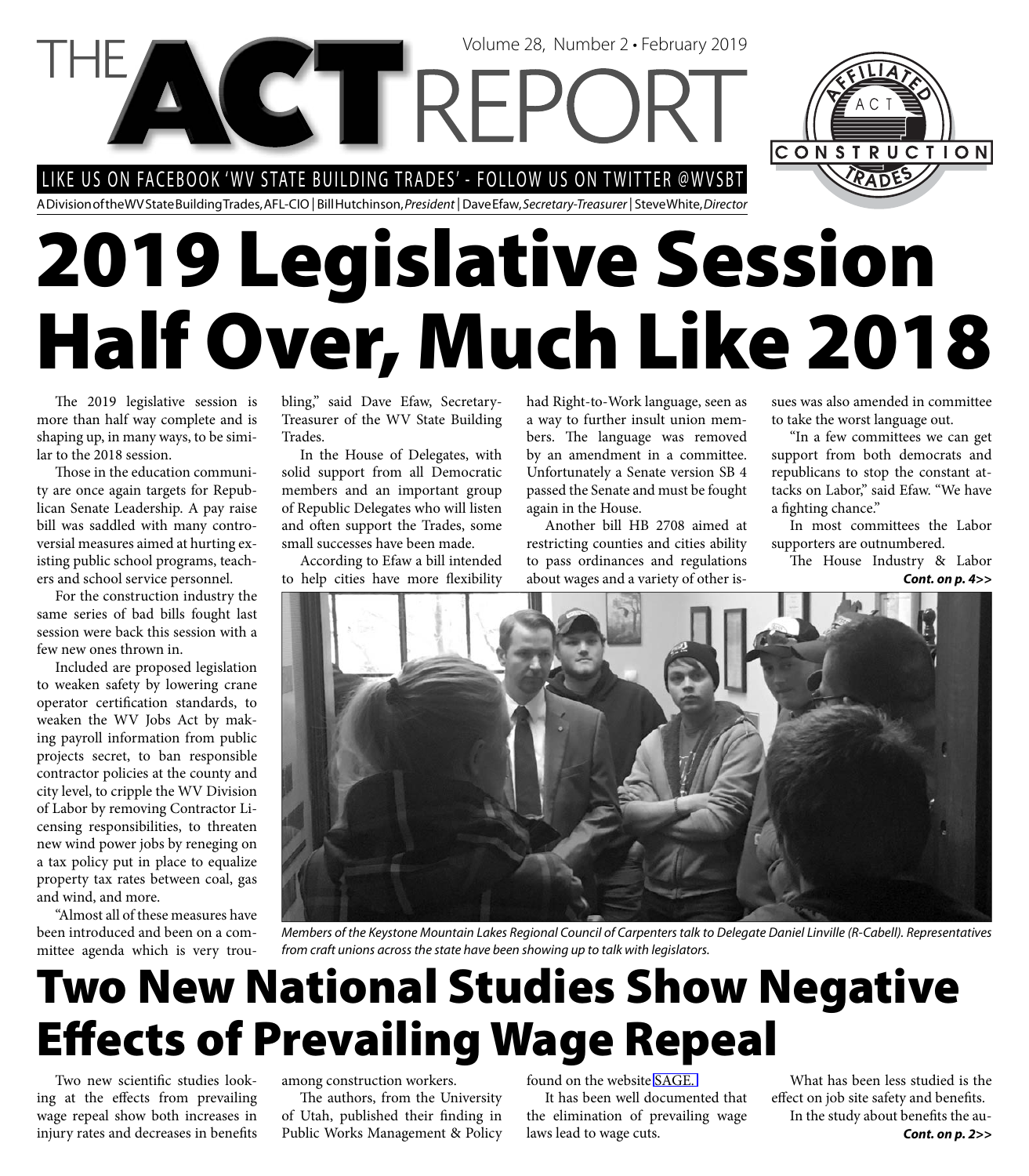#### **Laborers Hold "First of Its Kind" Pipeline Construction Safety Training Class** *LiUNA, API, NABTU Partnership*

A new "first of its kind" Pipeline Construction Safety Class took place at the West Virginia Laborers Training Center on February 5 & 6, 2019.

The class of 27 included both journeymen and apprentices.

According to WV Laborers Training Administrator Ross McPherson the goal is to provide safety training for both pipeline work and at processing facilities.

"This was the very first class

*Two New Studies*

#### *Continued from Page 1*

thors found statewide annual average legally required benefits fell from between 3.8% to 10.1% (social security, workers injury-compensation insurance, and unemployment insurance contributions) for blue- and whitecollar construction employees combined.

Statewide annual average voluntary benefits (primarily health insurance, pension contributions, and apprenticeship training) for blue- and white-collar construction employees combined fell 11.2% to 16.0%.

Because prevailing wage laws govern only blue-collar construction remuneration, the authors question whether blue-collar benefits probably fell more than blue- and whitecollar benefits taken together.

In the study about safety the authors found that repealing state prevailing wage laws increase construction injury rates across various types of injuries 11.6% to 13.1%.

Disabilities increase by 7.5% to 8.2% depending on the model specification.

The studies can be found of the web site [us.sagepub.com](http://www.us.sagepub.com) and are also posted on the [ACT web site actwv.](http://www.actwv.org/news-information) org.

Founded in 1965, SAGE is a leading independent, academic and professional publisher of innovative, high-quality content.

of its kind to be held in the United States and is the result of a partnership between LiUNA Training, the American Petroleum Institute and the North American Building Trades

Unions," said McPherson.

McPherson said the class will become part of their curriculum and he hopes to get more members trained in the upcoming years.  $\blacksquare$ 



*Laborers Training Instructor Corey Dornon shows members how to properly inspect a trench according to the OSHA standard and install various types of trench protection. The session was part of a new two day Pipeline Construction Safety Class aimed at protecting worker health and safety and was held at the Laborers Training facility in Mineral Wells.*

### **WV Laborers Construction Apprenticeship Takes Applications Year Round**

The West Virginia Construction Craft Laborers' Joint Apprenticeship and Training Committee is accepting applications year round.

Those interested can apply at any WorkForce WV Employment Services Office between the hours of 8:30 am and 5:00 pm Monday through Thursday and 9:00 am to 5:00 pm on Friday.

Applicants must be at least 18 years old; have a high school diploma (or equivalent) or pass a test administered by WorkForce (if you are to test check times with WorkForce); have a valid driver's license; and be

physically able to perform the work of the trade.

A substance abuse test, including random tests, will be required at some point in the process.

Documents such as a copy of a birth certificate, a valid driver's license, transcripts of grades and proof of a high school degree (or equivalent) will be requested but at a later date.

The apprenticeship program consists of a combination of hands-on classroom training and paid on-thejob training.

The WV Laborers' Training Cen-

ter in Mineral Wells provides 400 hours of classroom and hands-on training free of charge including meals and lodging.

Apprentices will also learn on the job in their home areas while earning a paycheck, for a total of 4000 hours, approximately two years.

Upon completion of the program apprentices will have earned Journeyman status and receive a certificate from the U.S. Department of Labor.

The areas of training provide a wide variety of skills to ensure highly productive workers will have successful careers.

Topics include pipelaying, mason tending, instrument reading, environmental remediation and much more.

The recruitment, selection, employment and training of apprentices shall be without discrimination because of race, color, religion, national origin or sex.

For more information visit their web site [www.wvccl.org](http://www.wvccl.org) or to receive a free brochure send a self-addressed stamped envelope to: West Virginia Laborers' Training Center, P.O. Box 6, Mineral Wells, WV 26150.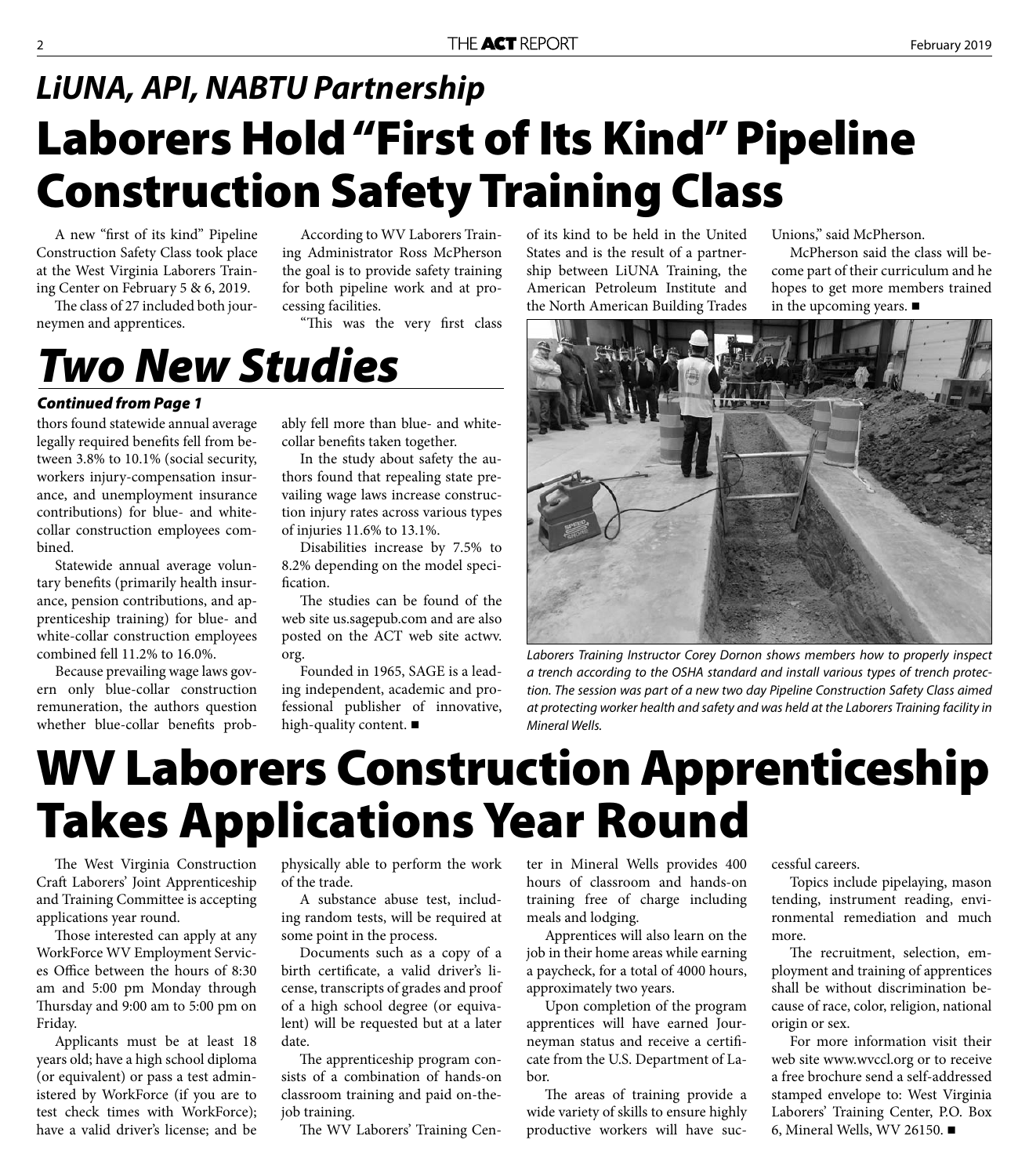#### **WV AFL-CIO Conference Held in Charleston** *Painters GP Rigmaiden Speaks*

Kenneth E. Rigmaiden, General President of the International Union

of Painters and Allied Trades, was one of the keynote speakers at the WV AFL-CIO's recent conference held in Charleston.

Rigmaiden, who became President of the Painters in 2013, spoke on the second day of the two day event held January 23 & 24.

Also at the conference was an update of the legislative session

and the various challenges faced by unions from the teachers and school service personnel to the construction industry.

ACT's Steve White reported on

"We need to stay on message about the needs of workers and their families in our state and not be distracted by issues meant to divide us."

**Josh Sword** 

*President WV AFL-CIO*

the many negative effects the repeal of prevailing wage has had on construction workers,

union contractors and tax payers. One of the best documented examples is the Chapmanville Intermediate School project which was months late, had a variety of quality, safety, licensing and tax issues and still has unresolved problems.

White said it may be "the worst school built in our lifetimes."

A review of ef-

forts labor made during last year's election cycle was also presented showing some significant gains were made.

"We are gaining back ground

slowly but surely," said Josh Sword, President of the WV AFL-CIO. "We need to stay on message about the

needs of workers and their families in our state and not be distracted by issues meant to divide us."



*Kenneth E. Rigmaiden, General President, International Union of Painters and Allied Trades speaks to delegates at the WV AFL-CIO's conference held in Charleston on January 23 & 24. Painters District Council 53 Business Manager is to the right, WV AFL-CIO President Josh Sword (left) and members of the WV AFL-CIO Executive Board are also pictured.*

### **Electrical Apprenticeship Opportunity**

The Parkersburg Joint Electrical Apprenticeship Training Committee has set a cut-off date of Tuesday, March 19 for taking applications for the 2019 selection process.

The International Brotherhood of Electrical Workers Local 968 and the Parkersburg Division of the WV-Ohio Valley National Electrical Contractors Association work together to deliver the highest quality training available for electrical apprentices in all phases of commercial, industrial, instrumentation, and tele-data work.

Apprentices receive free of charge five years training with a total of 900 hours of classroom instruction and 8,000 hours of paid on-the-job training.

This provides affiliated contractors with craftsmen who have the knowledge, skills, and attitude to remain competitive with honest, wages

and benefits.

Any applications taken after March 19 will not be considered until the following selection process.

Applications are taken on a yearround basis at 1845 East 7th Street, Parkersburg, WV.

Applications are taken each Tuesday from 8:30 A.M. until 11:00 A.M. and from 1:30 P.M. until 3:30 P.M.

To qualify for an in-person interview an applicant must meet the following basic requirements unless he or she has a minimum of four thousand (4000) hours substantiated work experience specifically in the electrical construction trade.

Applicants MUST:

- 1. Be a minimum of 17 years of age to apply and be a minimum of 18 years of age at time of selection and indenture.
- 2. Have a high school diploma or equivalent (GED or TASC), or have a two-year Associate Degree or higher. Applicants also must show evidence (transcript) of successful completion of: one full credit of high school algebra with a passing grade, or one post high school algebra course (e.g. Adult Education, Continuing Education, Community College, etc.) with a passing grade.
- 3. Qualify for an interview by obtaining a score of "4" or higher using the electrical trade's aptitude test developed and validated by the American Institutes for Research.
- 4. Have resided in the following areas at least one year

prior to making application; Wood, Wirt, Tyler, Jackson, Pleasants and Ritchie Counties in West Virginia.

Veterans who submit a DD-214 form will receive consideration for military training and experience.

There is an application fee of \$25 and applicants must have a valid driver's license.

Before admission and during the program a substance abuse test will be administered at random times.

All applicants will be received without regard to race, color, religion, national origin, sex (including pregnancy and gender identification), sexual orientation, genetic information, or because they are an individual with a disability or a person 40 years old or older.

For more information contact 304-485-7412.